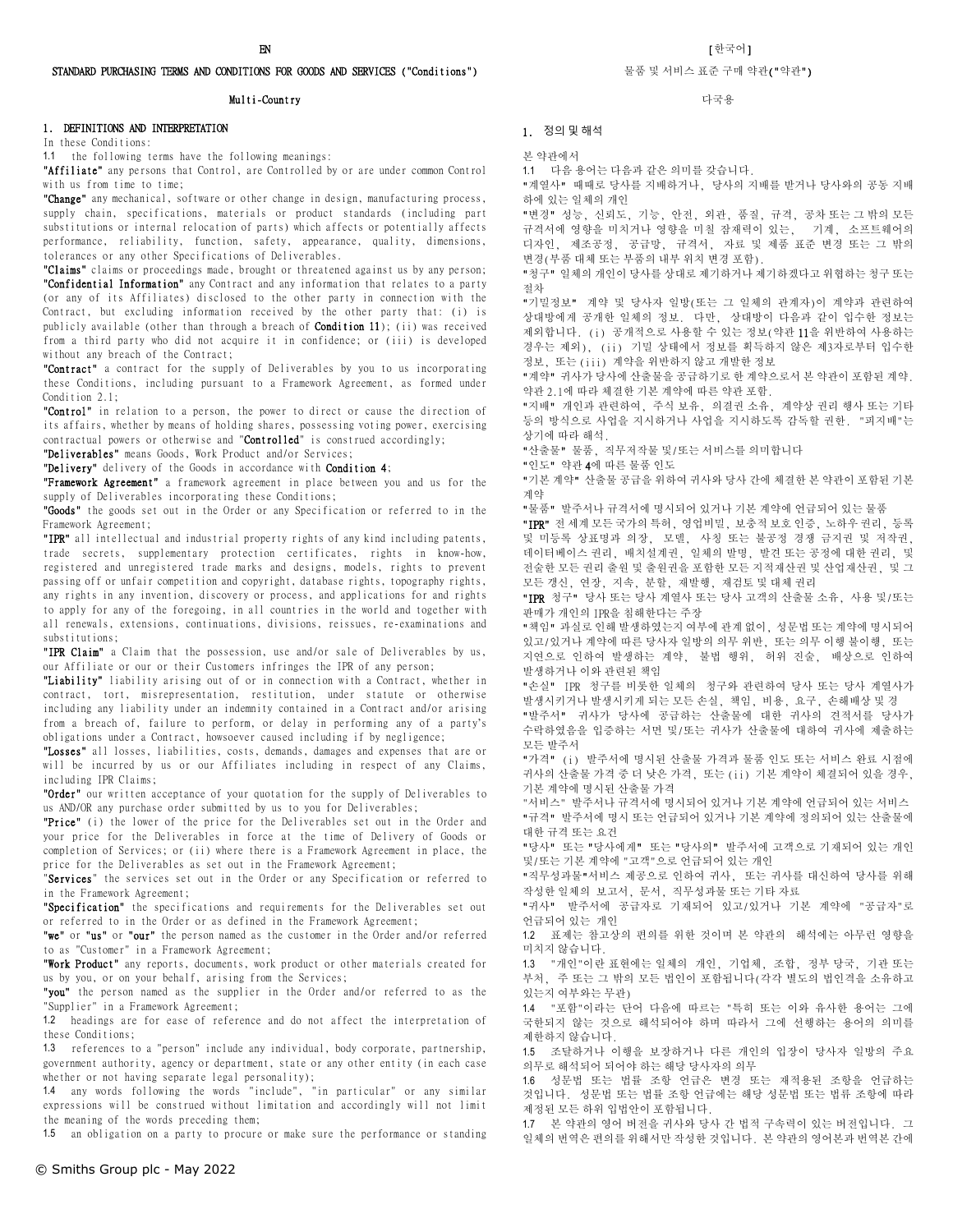of another person will be construed as a primary obligation of that party;

1.6 a reference to a statute or statutory provision is a reference to it as amended or re-enacted. A reference to a statute or statutory provision includes all subordinate legislation made under that statute or statutory provision; and

1.7 the English language version of these Conditions is the binding version as between you and us. Any translation has been prepared for convenience only. In the event of any conflict, ambiguity or inconsistency between the English language version of these Conditions and any translated version, the English language version shall prevail.

### 2. CONTRACT FORMATION

2.1 A Contract is formed when we accept any quotation issued by you (verbal or written) by issuing an Order (whether or not there is a Framework Agreement in place) OR where you perform any act consistent with fulfilling an Order submitted by us for Deliverables. We are not obliged to accept any quotation issued by you. 2.2 These Conditions are the only terms and conditions on which we will purchase Deliverables. They apply in place of any terms and conditions that you may seek to apply or which may otherwise be implied, including any which are endorsed on, delivered with or contained in your quotation, Order acknowledgement, on your website or other sales materials or media or on any delivery note ("Seller T&Cs") and you waive any rights to rely on any such Seller T&Cs. Delivery of Goods and/or commencement of performance of Services is conclusive evidence of your acceptance of these Conditions.

2.3 You may not cancel a Contract. Unless you notified us in writing before we placed an Order that we may not cancel it, we may cancel a Contract in whole or part any time before Delivery or completion of performance of Services. Our sole Liability will be to pay to you fair and reasonable compensation for work-inprogress at the time of cancellation provided that:

2.3.1 such compensation will not include any loss of profits OR any indirect or consequential loss; and

2.3.2 where Goods are not manufactured specifically for us to our Specification, our sole Liability will be to pay you a fair and reasonable restocking charge.

## 3. QUALITY CONTROL & TESTING

3.1 The quantity, description and Specification of Deliverables will be as set out in the Order. You must not make any Change to Deliverables without our prior written consent. You will carry out any reasonable Change that we request to any Deliverables. We will negotiate, in good faith, with you an agreed adjustment to the price, Delivery date or both as a result of a Change.

3.2 You will maintain detailed quality control and manufacturing records for the shorter of any maximum period permitted by law and ten (10) years from the date of Delivery (or such other period of time as set out in a Framework Agreement or Order), which we or a third party on our behalf may inspect or receive copies of on demand.

3.3 We may inspect and test Goods at any time prior to Delivery. You will allow us and our representatives to enter your premises to carry out such inspection and testing and will provide us with all facilities reasonably required. If, following such inspection or testing, we are not satisfied that the Goods will comply with Condition 5.1, you will take all steps necessary to ensure compliance.

3.4 You will maintain a quality control system that meets any international standard as required by us, or which is otherwise approved by us and such test and inspection system as we may require.

3.5 You may not deliver the Goods by separate instalments without our prior written consent. Instalments will be invoiced separately by you.

## 4. DELIVERY OF GOODS / SUPPLY OF SERVICES

4.1 Unless otherwise specified in an Order, you will deliver the Goods DDP (Incoterms 2010) to the address specified in the Order during our normal business hours on the date specified in the Order. You will be responsible for off-loading the Goods from the delivery vehicle. Delivery of the Goods will occur when they have been off-loaded at the delivery address.

4.2 You will perform Services in accordance with the applicable timetable communicated to you or as set out in the Order to meet all Specifications.

4.3 Time is of the essence for performance of your obligations under the Contract. If you are late performing your obligations under the Contract, you will pay to us a sum equal to 1.5% of the Price for each week of delay up to a maximum of 15% of the Price. You and we agree that this amount is reasonable and proportionate AND the most effective way of compensating us for part or all of our losses arising from late performance. However, you and we intend that we should be able to recover general damages as well as such sums in circumstances where we have suffered loss in excess of such sums as a result of your late performance. Therefore, our rights to any such sums under this Conditions 4.3 is without prejudice to any other rights which we may have under the Contract or otherwise in respect of late performance, including the right to sue for damages or other relief and/or to terminate the Contract. A claim for general damages for late performance will be reduced by the amount of such sums under this **Conditions 4.3** actually applied or paid in respect of such late performance.

4.4 Services will be accepted by us when we are satisfied that the Services comply with the Specifications.

4.5 You will make sure that the Goods are marked in accordance with our instructions and any applicable laws, rules and regulations and are properly packed 상충, 모호함 또는 불일치가 있을 경우, 영어 버전을 우선해야 합니다.

#### 2. 계약 성립

2.1 계약은 당사가 귀사가 발주서를 발급함으로써 일체의 (구두 또는 서면) 견적을 발행하거나 또는 귀사가 당사가 산출물과 관련하여 제출한 발주서 이행과 일치하는 행위를 수행할 경우에 성립합니다. 당사는 귀사가 발행한 견적서를 수락할 의무를 지지 않습니다.

2.2 본 약관은 당사의 산출물 구매와만 관련이 있는 약관입니다. 본 약관은 귀사가 적용하고자 할 수 있거나 귀사의 견적서, 발주 확인서, 귀사의 웹사이트 또는 그 밖의 판매 자료 또는 매체 또는 일체의 인도 증명서에 명시되어 있는 조항을 포함하여 약관이 적용됨을 암시할 수 있는 일체의 모든 약관("판매자 약관")을 대신하며 귀사는 동 판매자 약관을 근거로 삼을 모든 권리를 포기합니다. 물품 인도 및/또는 서비스 이행 개시는 귀사가 본 약관을 수락하였다는 결정적인 증거입니다. 2.3 귀사는 계약을 취소할 수 없습니다. 당사가 취소 불가능한 발주를 하기 전에 귀사가 당사에 서면으로 고지하지 않는 한, 당사는 인도 또는 서비스 이행 완료 전에 계약 전체 또는 일부를 취소할 수 있습니다 당사의 유일한 책임은 취소 시점에 진행 중인 작업에 대한 공정하고 합리적인 보상을 지급하는 것입니다. 다만,

2.3.1 이 보상에는 수익 상실 또는 결과적 손실이 포함되어서는 안 되며,

2.3.2물품이 당사 규격서에 따라 특별히 당사를 위해 제조하는 것이 아닐 경우, 당사의 유일한 책임은 공정하고 합리적인 재고 보충 수수료를 지급하는 것입니다.

## 3. 품질관리 및 시험

3.1 산출물의 품질, 적요 및 규격은 발주서에 명시된 바와 같습니다. 귀사는 당사의 사전 서면 동의 없이는 산출물에 일체 변경을 가해서는 안 됩니다. 귀사는 당사가 산출물에 대해 요청하는 모든 합리적인 변경을 이행해야 합니다. 당사는 신의를 바탕으로 귀사와 협의하여 변경에 따른 결과로서 귀사와 가격이나 인도 일자 또는 이 두 항목을 합의에 따라 조정할 것입니다.

3.2 귀사는 법에서 허용한 최대 기간보다 짧은 기간 동안 그리고 인도일로부터 십(10) 년 간(또는 기본 계약이나 발주서에 명시된 다른 기간 동안) 상세한 ........<br>품질관리 및 제조 기록을 보관해야 하며, 당사 또는 당사를 대신한 제3자는 요청 후 그 사본을 검사하거나 수령할 수 있습니다.

3.3 당사는 인도 전 언제든지 물품을 검수하고 시험할 수 있습니다. 귀사는 당사와 당사 대리인이 귀사의 사업장에 출입하여 이러한 검수 및 시험을 실시하는 것을 허용해야 하며 합리적으로 요구하는 모든 시설을 당사에 제공해야 합니다. 이러한 검수 또는 시험 후, 당사가 물품이 약관 5.1을 준수해야 한다는 조건에 만족하지 않을 경우, 귀사는 동 약관을 준수하는 데 필요한 모든 조치를 취해야 합니다.

3.4 귀사는 당사가 요구하거나, 당사가 달리 승인하는 국제 표준 일체 및 요구할 수 있는 시험 및 검수 제도를 충족하는 품질관리 제도를 유지해야 합니다.

3.5 귀사는 당사의 사전 서면 동의 없이는 별도로 분할하여 물품을 인도할 수 없습니다. 분할 인도 시 귀사는 개별적으로 청구해야 합니다.

#### 4. 물품 인도 / 서비스 공급

4.1 발주서에 달리 명시되어 있지 않은 한, 귀하는 발주서에 명시된 주소로, 발주서에 명시된 일자에 당사의 정규 근무 시간 동안에 물품을 DDP(Incoterms 2010)로 인도해야 합니다. 귀사는 인도 차량에서 물품을 하역할 책임이 있습니다. 물품은 인도 주소지에 하역을 완료한 시점에 인도한 것이 됩니다.

4.2 귀사는 귀사에게 전달한 해당 시간표에 따라 또는 발주서에 명시된 바에 따라 서비슬 이행하여 모든 규격서를 충족해야 합니다.

| 4.3 본 계약에 따른 귀사의 책임 이행 시 시간 엄수가 필수입니다. 본 계약에 따른  |
|--------------------------------------------------|
| 귀사의 의무 이행이 지연될 경우, 귀사는 지연되는 기간 동안 매주 가격의 1.5%에   |
| 해당하는 금액을 당사에 지급해야 하며, 최대 한도는 가격의 15%로 합니다. 귀사와   |
| 당사는 이 금액은 일할계사된 합리적인 금액이며 또하 이행 지연으로 인해 당사가      |
| 입은 손실 전체 또능 일부를 보상하기 위한 가장 효과적인 방법이라는 데          |
| 동의합니다. 다만, 귀사와 당사는 당사가 귀사의 이행 지연으로 인하여 상기        |
| 금액을 초과하는 손실을 입는 상황에 처할 경우 당사가 일반 손해배상금과 상기       |
| 금액을 보전할 수 있어야 한다는 데 뜻을 같이 합니다 따라서, 본 약관 4.3에 따른  |
| 금액에 대한 당사의 권리는 당사가 이행 지연과 관련하여 본 계약에 따라 또는 다른    |
| 방식으로 행사할 수 있는. 손해배상 또는 기타 구제 청구 소송을 제기할 권리       |
| 및/또는 계약을 해지할 권리를 포함한 다른 일체의 권리를 침해하지 않습니다.       |
| 이행 지연에 대한 일반 손해배상금 청구 시 본 약관 4.3 에 따라 이행 지연과 관련이 |
| 있는, 실제로 적용되거나 지급된 금액은 공제해야 합니다.                  |

4.4 서비스는 당사가 해당 서비스가 규격서와 일치한다는 데 만족할 경우에 수락되는 것으로 간주합니다.

4.5 귀사는 당사 지침 및 제반 관련법, 규칙 및 규정에 따라 물품에 상표를 표시하고 물품이 적절하고 안전하게 포장되었으며, 원산지 정보가 표시되어 있고, 인도 시 발주서 번호, 발주 일자, 물품 유형 및 수량, 및 특별 보관 지침이 기재된, 알아 보기 쉽게 표시한 인도 확인서가 동봉되었고, 모든 운영 및 지침, 명확하게 표시한 경고 고지 및 물품의 적절한 사용, 유지보수 및 수리에 필요할 수 있는 그 밖의 모든 정보에 따라 물품을 인도하도록 해야 합니다.

4.6 귀사가 기한 내에 물품을 인도하지 못할 경우 당사는 귀하에게 고지하여 즉시 본 계약을 해지할 수 있으며, 이 경우 귀사는 인도되지 않은 물품과 관련하여 당사가 이미 지급한 금액 일체를 환급하고, 당사와 당사 계열사에 다른 공급업체로부터 대체 물품을 확보하는 것을 비롯하여, 귀사의 물품 공급 불이행의 결과로 당사가 입은 손실을 배상해야 합니다.

4.7 당사는 인도 후 합리적인 기간 내에 물품을 검수할 것입니다. 당사는 규격서에 부합하지 않는 물품을 거부할 수 있습니다. 또한 당사는 발주서에 명시된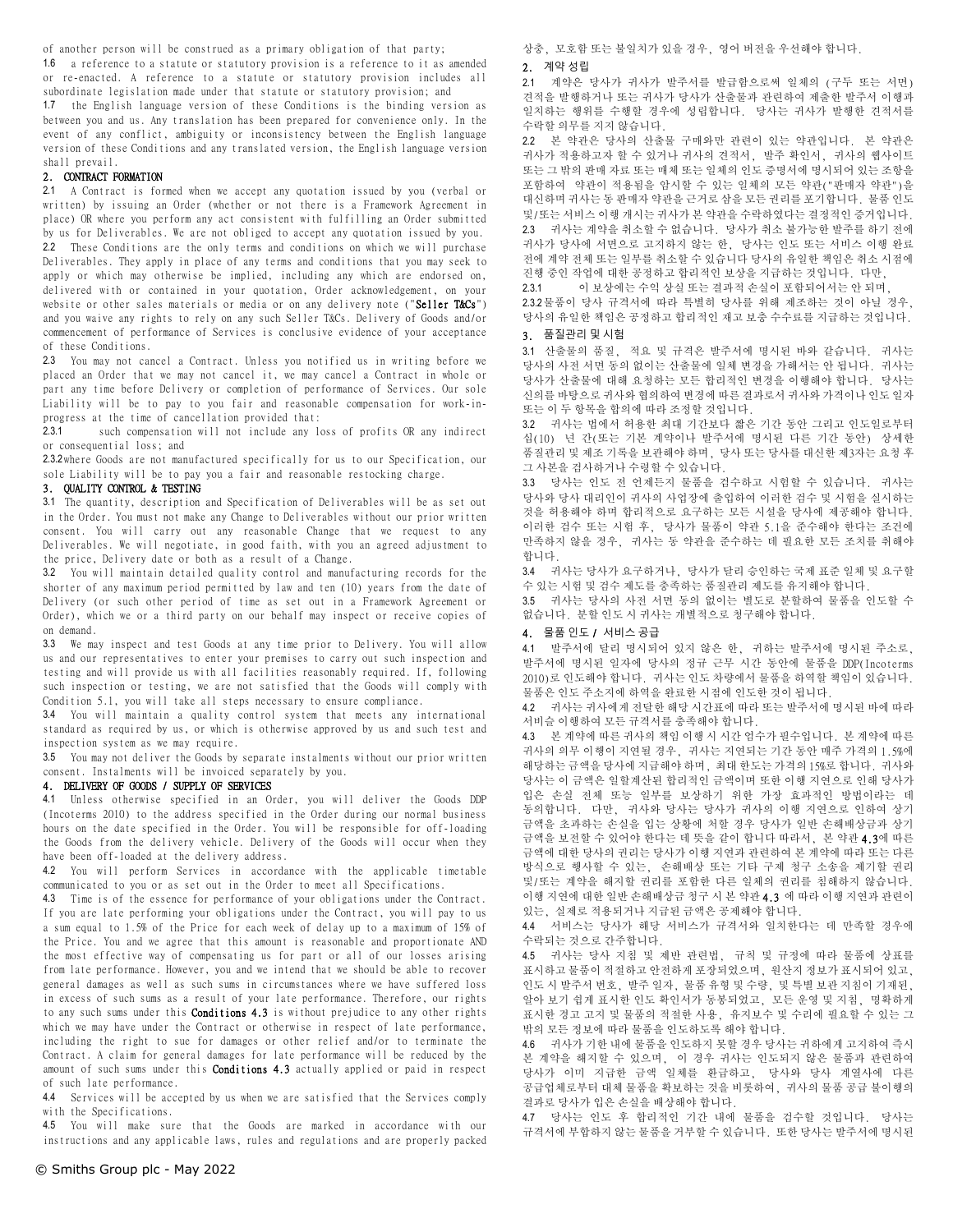and secured; marked with information on their origin; Delivery is accompanied by a prominently displayed delivery note showing the Order number, date of Order, type and quantity of Goods, and any special storage instructions; and delivered with all operating and safety instructions, clearly displayed warning notices and such other information as may be necessary for the proper use, maintenance and repair of the Goods.

4.6 If you fail to deliver the Goods on time we may terminate the Contract immediately by giving you notice, in which case you will refund any monies already paid by us in relation to the Goods that have not been delivered and indemnify us and our Affiliates against our Losses as a result of your failure to supply Goods, including obtaining substitute goods from another supplier.

4.7 We will have a reasonable period of time following Delivery to inspect Goods. We may reject Goods which do not meet Specifications. We can also reject Goods which are more or less than the quantity or type Ordered or delivered prior to the date specified on the Order. Rejected Goods will be returned at your cost and expense. If we accept Goods delivered prior to the date specified on the Order we may charge you the cost of storing them until the actual specified Delivery date. 4.8 Risk in the Goods passes to us on the later of acceptance and Delivery. Ownership of the Goods passes to us on the earlier of payment of the Price and Delivery.

4.9 You will notify us in writing as soon you are aware that any Goods or the product support for the Goods are to be discontinued or made of "end of sale" or "end of life". At our request, you and we will agree in good faith a reasonable period of time during which you will keep agreed spare parts available for us for any discontinued, desupported, end of life or end of sale Goods.

### 5. YOUR OBLIGATIONS

5.1 You will make sure that the Goods will:

5.1.1 be of satisfactory quality, comprise genuine, new materials (which are not used, refurbished, reconditioned, remanufactured, counterfeit or of such age as to impair usefulness or safety) and be fit for any purpose notified by us to you;

5.1.2 conform to, satisfy and be capable of the Specifications;

5.1.3 be free from defects in design, materials and workmanship;

5.1.4 be sold to us with full and unencumbered title and not infringe the IPR of any third party;

5.1.5 comply with all (i) applicable laws, (ii) regulatory requirements and (iii) standards and requirements of relevant statutory and regulatory bodies; and 5.1.6 be safe and without risk to health.

5.2 In respect of Services, You will:

5.2.1 perform Services with the best care, skill and diligence in accordance with best practice;

5.2.2 use personnel (and sufficient number of personnel) who are suitably skilled and experienced to perform the Services;

5.2.3 make sure that the Services conform with our reasonable instructions, comply with Specifications, are performed to meet the purposes notified by us to you and do not infringe the IPR of any third party;

5.2.4 provide all equipment, tools and vehicles and other items required to provide the Services;

5.2.5 obtain and at all times maintain all licences and consents required for the provision of the Services;

5.2.6 comply with all applicable laws, regulations, regulatory policies, guidelines or industry codes which may apply to the provision of the Services; and 527 not do or omit to do anything which may cause us or our Affi

5.2.7 not do or omit to do anything which may cause us or our Affiliates to lose any licence, authority, consent or permission required for our or their business.

5.3 You will observe all health and safety rules and regulations and any other security requirements that apply at any of our premises and ensure that your personnel are insured against all risks while working on our premises.

5.4 Without affecting any of our other rights or remedies, if you materially breach any of these Conditions OR any Goods (whether or not accepted in whole or in part) do not conform with **Condition 5.1** during the longer of (i) your warranty period for the Goods and (ii) 12 months following Delivery OR any Services breach Condition 5.2, then we may:

5.4.1 terminate the Contract and any other existing Contracts immediately with notice;

5.4.2 require you, at our option, to promptly repair or replace the relevant Goods or reperform the relevant Services free of charge;

5.4.3 reject the Deliverables (in whole or in part) and require you to refund the Price for the relevant Deliverables;

5.4.4 accept the Deliverables subject to an equitable Price reduction; or

5.4.5 at your expense, repair or have a third party repair the Goods or reperform or have a third party reperform the Services and you will indemnify us and our Affiliates against our Losses (including from any IPR Claims) arising from such breach.

5.5 Condition 5.4 will apply to any repaired or replacement Goods supplied under Condition 5.4.2.

5.6 If, as a result of any Goods not conforming with Condition 5.1 or Services not conforming with Condition 5.2 or otherwise representing an unreasonable risk

날짜 이전에 발주하거나 인도된 수량이나 유형보다 많거나 적은 물품도 거부할 수 있습니다. 거부된 물품은 귀사로 반송하며 그 비용과 경비는 귀사가 부담합니다. 당사가 발주서에 명시된 날짜 이전에 인도된 물품을 수락할 경우 당사는 실제 명시된 인도일까지 이 물품을 보관하는 데 드는 비용을 귀사에 부과할 수 있습니다. 4.8 물품에 대한 위험은 수락 및 인도일 이후에 당사에 이전됩니다. 물품 소유권은 가격 지급 및 인도일 이전에 당사에 이전됩니다.

4.9 귀사는 물품 공급 또는 물품에 대한 제품 지원이 중단되거나 "판매 종료" 또는 "수명 종료"가 되었음을 인지하는 즉시 당사에 서면으로 고지해야 합니다 당사의 요청에 따라, 귀사와 당사는 물품 공급 중단, 지원 중단, 수명 종료 또는 판매 종료 시에도 당사가 사용할 수 있는 합의된 수량의 예비 부품을 유지해야 할 합리적인 기간에 신의를 바탕으로 동의합니다.

#### 5. 귀사의 의무

5.1 귀사는 물품에 대해 다음 각 호를 보장해야 합니다.

5.1.1 품질이 만족스럽고, 정품이며, 새 제품이고(사용, 재활용, 수리, 재제조, 위조 또는 유용성이나 안전성을 해칠 만큼 오래된 것이 아닐 것) 당사가 귀사에 고지한 목적에 부합하는 물품

5.1.2규격서와 일치하고, 규격서를 충족하며 규격서대로 작동할 수 있는 물품

5.1.3 설계, 자재 및 제작에 하자가 없는 물품

5.1.4 저당 없는 완전한 소유권 상태로 당사에 판매되고 제3자의 IPR을 일체 침해하지 않는 물품

5.1.5 제반 (i) 관련법, (ii) 규제 요건 및 (iii) 유관 입법 및 규제 기관의 표준과 요건을 준수하는 물품

5.1.6안전하고 건강에 위험이 없는 물품

5.2 서비스 관련 귀사의 책임:

5.2.1우수 관리기준에 따라 최대한의 주의, 기술 및 근실을 바탕으로 서비스를 이행할 것

5.2.2적절한 기술을 갖추고 서비스 이행 경험이 있는 인원을 활용할 것(충분한 수의 인원)

5.2.3서비스가 당사의 합리적인 지침을 따르고, 규격서를 준수하며, 당사가 귀하에 고지한 목적에 부합하게 이행되도록 보장하고 제3자의 IPR을 침해하지 않을 것

5.2.4모든 장비, 공구 및 차량과 서비스 제공에 필요한 기타 품목 제공

5.2.5서비스 제공에 필요한 모든 라이선스 및 동의를 득하여 항상 유지할 것 5.2.6서비스 제공에 적용될 수 있는 제반 관련법, 규정, 규제 정책, 지침 또는 업계 강령을 준수할 것

5.2.7 당사 또는 당사 계열사에 영향을 미쳐 당사 또는 당사 계열사의 사업 운영에 필요한 일체의 라이선스, 승인, 동의 또는 허가를 상실하게 할 수 있는 일체의 행위 또는 부작위를 삼갈 것

5.3 귀사는 제반 건강 및 안전 규칙과 규정 및 당사 사업장 어디에나 적용되는 그 밖의 모든 요건을 준수하고 당사 사업장에서 작업하는 동안 모든 위험에 대비하여 귀사 직원들에 대한 보험에 가입해야 합니다

5.4 당사의 다른 권리나 구제책에 영향을 미치지 않고, 귀사가 본 약관을 중대하게 위반하거나 또는 물품(전체 또는 부분적으로 수락되었는지 여부에 관계 없이)이 (i) 귀사의 물품 보증 기간보다 더 긴 기간 동안 또는 (ii) 인도일로부터 12개월 동안 약관 5.1을 따르지 않거나 또는 서비스가 약관 5.2를 위반할 경우, 당사는

5.4.1 고지 후 즉시 본 계약 및 그 밖의 모든 기존 계약을 해지할 수 있습니다.

5.4.2 당사의 선택에 따라 귀사에 해당 물품을 즉시 수리 또는 교체하거나 관련 서비스를 무상으로 재이행 할 것을 요구할 수 있습니다.

5.4.3 산출물(전체 또는 일부)을 거부하고 귀사에 해당 산출물 가격을 환급할 것을 요구할 수 있습니다.

5.4.4 형평성에 따라 가격을 삭감한다는 조건 하에 산출물을 수락할 수 있습니다.

5.4.5 귀사의 경비 부담으로, 물품을 수리하거나 제3자에게 물품 수리를 의뢰하거나 서비스를 재이행하거나 제3자에게 서비스 재이행을 의뢰할 수 있으며 귀사는 약관 위반으로 인하여 발생한 당사의 손실(IPR 청구로 인한 손실 포함)에 대하여 당사와 당사 계열사에 손해를 배상해야 합니다

5.5 약관 5.4.2에 따라 수리한 물품 또는 교체 물품에는 약관 5.4가 적용됩니다. 5.6 약관 5.1을 따르지 않은 물품 또는 약관 5.2를 따르지 않은 서비스 또는 대중이나 환경에 해를 미칠 불합리한 위험이 있는 물품으로 인해 당사가 리콜, 제거 또는 시정 캠페인("캠페인")이 필요하다고 판단하거나 캠페인을 실시해야 할 경우, 당사는 이 캠페인을 실시할 수 있으며 귀사는 이 캠페인으로 인해 발생하는 모든 손실에 대하여 당사와 당사 계열사에 손해를 배상해야 합니다.

6. 당사 재산

6.1 당사가 공급하거나 당사가 비용을 부담하여 귀사가 당사를 위해 준비하거나 확보한 모든 패턴, 다이스, 주형 또는 그 밖의 공구나 자재("공구")에는 당사 상호 또는 당사가 적시한 다른 명칭을 표시해야 하며 이 공구는 현재에도 미래에도 계속해서 당사의 독점 재산이며 요청 시, 양호한 상태로 반환할 수 있어야 합니다. 6.2 귀사는 공구 및 또한 산출물 제공 목적으로 당사 사업장에 보관할 수 있는 귀사 소유 공구나 재산에 대한 모든 위험을 방지할 것임을 보장해야 합니다. 귀사는 귀사가 모든 공구를 보관 및/또는 관리하는 동안 안전하고 양호한 상태로 유지해야 합니다. 모든 공구는 귀사의 재고품 및 기타 재고 물품과 별도로 보관해야 합니다.

6.3 귀사가 관리하는 동안 공구가 파손 또는 손상되거나 원래의 제조 목적에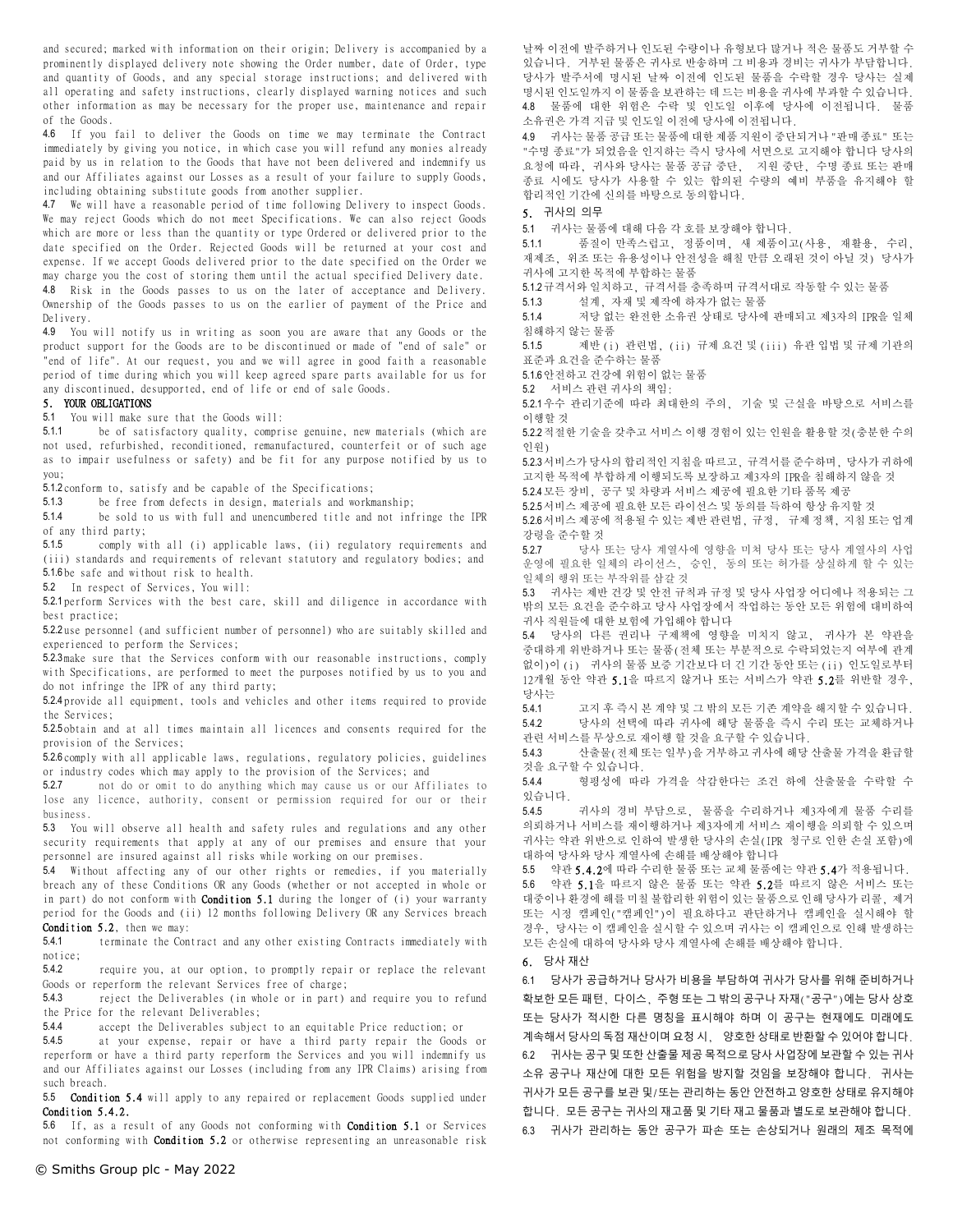of harm to the public or the environment, we determine a recall, removal or correction campaign ("campaign") is necessary or are required to carry out a campaign, we may implement such campaign and you will indemnify us and our Affiliates against all Losses incurred as a result of any such campaign.

#### 6. OUR PROPERTY

6.1 All patterns, dies, moulds or other tooling or materials, supplied by us or prepared or obtained by you for us at our cost ("Tooling"), will be marked with our name or as otherwise specified by us and will be and remain our exclusive property returnable in good condition on demand.

6.2 You will insure against all risks any Tooling and also any of your own tooling or property which may be kept on our premises for the purposes of providing Deliverables. You will keep all Tooling safe and in good condition while in your custody and/or under your control. All Tooling will be kept separately from your stock and other inventory.

6.3 We reserve the right to charge to you the cost of any Tooling if it is destroyed or damaged or rendered unfit for the purpose for which it was originally manufactured while under your control.

6.4 You will not dispose of any Tooling other than in accordance with our prior written instructions. You will not, at any time, use Tooling, nor will you allow Tooling to be used by anyone else for any purpose other than the supply of the Deliverables unless we have previously provided our consent in writing.

6.5 We will have the right to enter your premises and remove Tooling at any time without being liable for trespass or for damages of any sort.

## 7. ASSIGNMENT OF IPR

7.1 This Condition 7 will apply if the Goods are to be made, modified or redesigned to our Specification. Any bespoke Specification or Work Product you create or have created for us will be treated as "Goods" for the purposes of this Condition 7.

7.2 We will own all present and future IPR (together with all economic and proprietary rights) in the Goods and our specification. Accordingly, you will not use our specification other than to manufacture the Goods for us. With full title guarantee, you:

7.2.1 assign to us all IPR in the Goods which subsist as at the date of the Contract; 7.2.2 assign to us (by way of present assignment of the future copyright) all future copyright in the Goods immediately upon its creation; and

7.2.3 agree to assign to us all other IPR in the Goods immediately upon its creation. 7.3 You will:

7.3.1 at your own cost, execute all such documents and do all such acts and things as we may request from time to time in order to secure our full right, title and interest in the IPR in the Goods; and

7.3.2 obtain the waiver of all moral rights (and any broadly equivalent rights) in the Goods.

7.4 The exception to **Condition 7.2** above is that any IPR in existing products, materials or data used to create Goods ("Existing Materials") will continue to belong to you (or your suppliers). You grant (and, where applicable, will ensure that your suppliers grant) to us, our Affiliates and our and their end customers a nonexclusive, perpetual, royaltyfree, irrevocable licence to use and to have used Existing Materials which form part of any Goods.

#### 8. PRICE AND PAYMENT

8.1 As long as you perform your obligations in accordance with the terms of the Contract, we will pay the Price to you in accordance with Condition 8.

8.2 The only sums of money we will pay in connection with the supply of the Deliverables are the Price which will be inclusive of all costs and expenses incurred by you including all packaging, insurance, carriage, duties and delivery costs.

8.3 Any sum payable under the Contract is exclusive of value added tax, sales tax and/or goods and services tax (and any other similar or equivalent taxes, duties, fees and levies imposed from time to time by any government or other authority) upon any supply made to us which will be payable in addition to that sum in the manner and at the rate prescribed by law from time to time but inclusive of all other taxes, fees and levies imposed from time to time by any government or other authority.

8.4 You may invoice us for the Price for the Goods following Delivery and for Services following completion.

8.5 Other than as set out in **Conditions 8.7** and 8.9, each invoice will be payable by us within 60 days following the date on which the invoice is received by us, plus the number of days until our next payment run, which shall be no longer than 13 days. You will send invoices to the address specified in the Order.

8.6 No payment made by us will constitute acceptance by us of any Deliverables or otherwise affect any rights or remedies which we may have against you including the right to recover any amount overpaid or wrongfully paid to you.

8.7 We may withhold payment of any disputed sum until the dispute is settled.

8.8 If any undisputed sum payable under the Contract is not paid when due you may charge us interest daily on that sum at 3% per year subject to any maximum or minimum rate of interest on overdue invoices specified by applicable law, from the due date until the date of payment (whether before or after judgment).

8.9 We may set-off, deduct or withhold any liability which you have to us against any liability which we have to you.

# 9. TERMINATION

© Smiths Group plc - May 2022

적합하지 않게될 경우, 당사는 공구 비용을 귀사에 부과할 권리를 보유합니다.

6.4 귀사는 당사의 사전 서면 지침에 따른 방식이 아닌 다른 방식으로 공구를 처리하면 안 됩니다. 당사가 사전에 서면으로 동의하지 않은 한, 귀사는 언제든 산출물 공급 목적을 제외한 다른 일체의 목적으로 공구를 사용하거나 타인이 공구를 사용하는 것을 허용해서는 안 됩니다.

6.5 당사는 언제든지 귀하의 사업장에 들어가 공구를 회수할 권리가 있으며, 진입 또는 종류를 불문한 손상에 대한 책임을 지지 않습니다.

#### 7. IPR 양도

7.1 당사 규격서에 따라 물품을 제조, 수정 또는 재설계할 경우 본 약관 7이 적용됩니다. 귀사가 당사를 위해 작성하거나 작성한 모든 맞춤식 규격서나 직무저작물은 본 약관 7의 목적상 "물품"으로 취급해야 합니다.

7.2 당사는 물품 및 당사 규격서에 대한 현재와 미래의 모든 IPR(모든 경제적, 독점적 권리와 함께)을 보유합니다. 따라서, 귀사는 당사를 위한 물품 제조 외에는 당사 규격서를 사용하면 안 됩니다. 전적인 소유권을 보증함에 따라, 귀사는 7.2.1계약일 현재 유효한 물품에 대한 모든 IPR을 당사에 양도하고,

7.2.2물품 제조 즉시 물품에 대한 모든 미래의 저작권을 당사에 양도하고(향후 저작권을 현재 양도하는 방식으로),

7.2.3물품 제조 즉시 물품에 대한 그 밖의 모든 IPR을 당사에 양도하는 데 동의합니다.

7.3 귀사는

7.3.1귀사가 비용을 부담하여 당사가 물품에 대한 IPR의 완전한 권리, 소유권 및 권원을 확보하기 위해 때때로 요청할 수 있는 모든 서류를 작성하고 모든 유형 무형의 행위를 해야 합니다.

7.3.2물품에 대한 모든 저작인격권(및 광범위하게 이에 상응하는 권리)을 포기해야 합니다.

7.4 상기 약관 7.2에는 물품을 제조하는 데 사용되는 기존 제품, 자료 또는 데이터("기존 자료")에 대한 IPR은 계속해서 귀사(또는 귀사의 공급사)에 귀속되어야 한다는 예외 조항이 있습니다. 귀사는 당사, 당사 계열사 및 당사와 당사 계열사의 최종 고객에게 물품의 일부를 구성하는 기존 자료를 사용하고 이 자료를 사용하게 하게 하는 비독점, 영구, 무 로열티, 취소 불능 라이선스를 허여합니다(또한, 해당할 경우, 귀사의 공급업체도 이와 같이 허여하도록 지시해야 합니다)

#### 8. 가격 및 지급

8.1 귀사가 계약 조항에 따라 귀사의 의무를 이행하는 한, 당사는 약관 8에 따라 귀사에 물품 가격을 지급합니다.

8.2 산출물 공급과 관련하여 당사가 지급하는 유일한 금액은 포장, 보험, 운송, 관세 및 인도 비용이 모두 포함하여 귀사가 발생시킨 모든 비용과 경비가 포함된 가격입니다.

8.3 당사가 물품을 공급받은 후, 본 계약에 따라 지급해야 할 모든 금액은 부가가치세, 판매세 및/또는 물품 및 행위세(및 정부 또는 기타 당국이 때때로 부과하는 이와 유사하거나 이에 상응하는 그 밖의 모든 세금, 관세, 수수료 및 소비세)가 제외된 금액이며 이 제 세금은 해당 대금 금액에 추가로 때때로 법에서 정하는 방식으로 법에서 정한 요율로 납부하되, 정부 또는 기타 당국이 때때로 부과하는 그 밖의 모든 세금, 수수료 및 소비세는 제외해야 합니다.

8.4 귀사는 물품의 경우에는 인도 후, 서비스의 경우에는 이행 완료 후 당사에 가격을 청구할 수 있습니다.

8.5 약관 8.7 및 8.9,에 명시된 내용을 제외하고, 당사는 당사가 청구서를 수령한 날로부터, 60일에 13일을 초과하지 않는 범위 내에서 차기 지급일까지의 잔여일수를 합산한 기간 내에 청구 대금을 지급합니다. 귀사는 발주서에 명시된 주소로 청구서를 발송해야 합니다.

8.6 당사가 대금을 지급하였더라도 당사가 일체의 산출물을 수락하는 것이 되거나 귀사에 초과 지급하거나 잘못 지급한 금액을 회수할 권리를 비롯하여 당사가 귀사를 상대로 행사할 수 있는 일체의 권리나 구제책에 달리 영향을 미치지 않습니다.

8.7 금액 관련 논란이 있을 경우, 당사는 논란이 해결될 때까지 동 금액 지급을 보류할 수 있습니다.

8.8 본 계약에 따라 지급해야 할 논란의 여지가 없는 금액을 기한 내에 지급하지 않을 경우, 귀사는 당사에 지급 기한일부터 실제 지급일까지 관련법에서 정한 지급 기한이 지난 청구서에 대한 최대 또는 최소 이율에 따라 매일 연 3% 이율로 해당 금액에 대한 이자를 부과할 수 있습니다(판결 전후 여부와 무관).

8.9 당사는 당사가 귀사에 대하여 져야 할 일체의 책임에 준하여 귀사가 당사에 대하여 져야 할 일체의 책임을 상계, 공제 또는 보류할 수 있습니다.

# 9. 해지

9.1 당사가 계약을 해지해야 할 수 있는 기타 일체의 권리를 제한하지 않고, 귀사가 본 약관을 중대하게 위반할 경우, 당사는 서면으로 고지하여 본 계약 및 그 .<br>밖의 모든 기존 계약을 즉시 해지할 수 있습니다. 약관 **11, 12** 또는 **15.9** 위반은 모두 중대한 위반으로 간주됩니다.

9.2 당사가 계약을 해지해야 할 수 있는 기타 일체의 권리를 제한하지 않고, 귀사에 (a) 법정관리인, 관리인 또는 청산인(임시 또는 기타)이 지명되거나, 귀사가 (b) 관리인 지명 의향 또는 그 밖의 지불 불능에 대한 의결 고지 대상이거나, (c) 귀사의 해산 의결을 통과시키거나, (d) 귀사와 관련하여 법원으로부터 해산 명령을 받거나, (e) 채권자들과 화해 또는 합의를 체결하거나,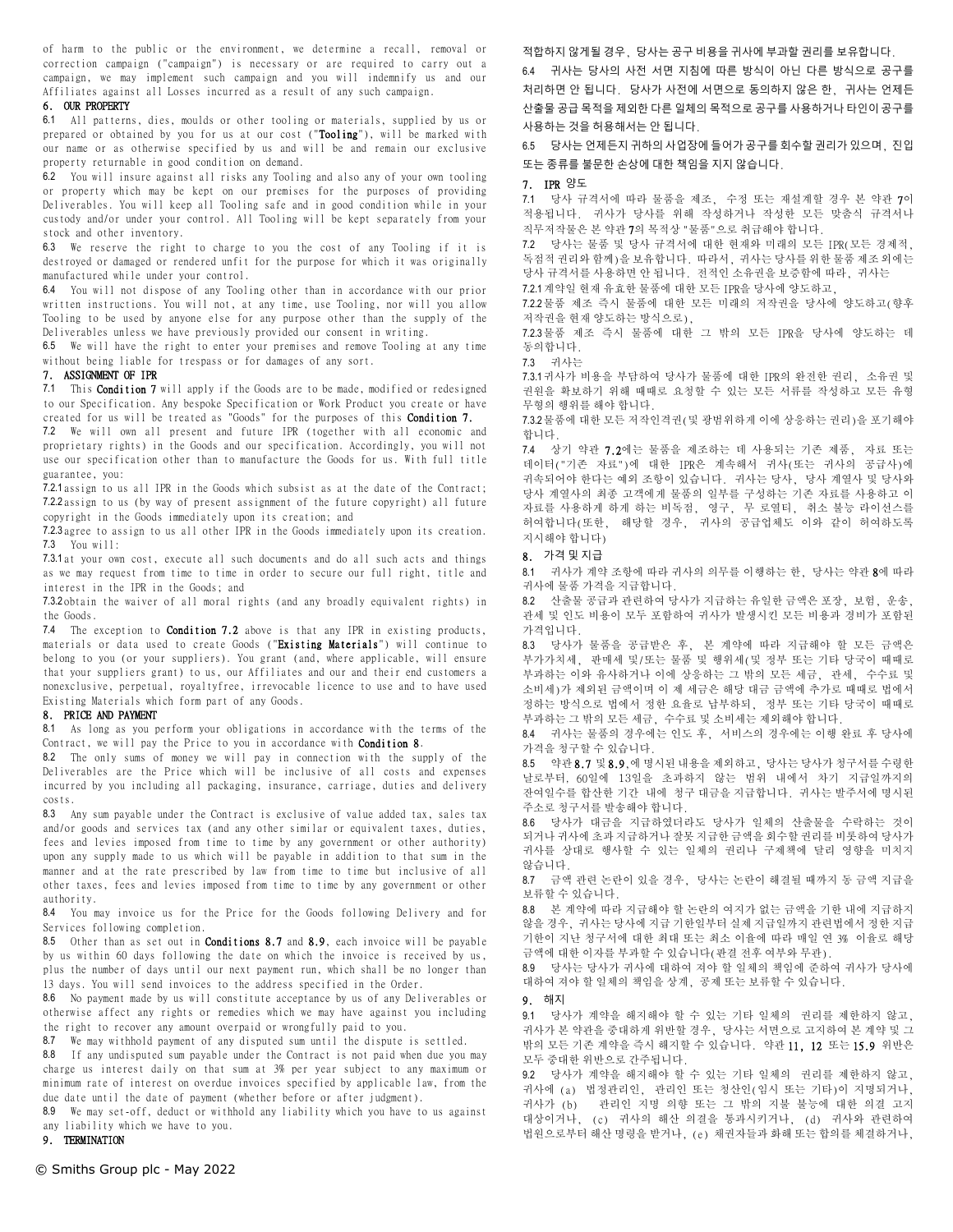9.1 Without limiting any other right we may have to terminate a Contract, if you commit a material breach of these Conditions we may terminate the Contract and any other existing Contracts immediately with written notice. Any breach of Conditions 11, 12 or 15.9 will be deemed to be a material breach.

9.2 Without limiting any other right we may have to terminate a Contract, we may terminate the Contract immediately by giving you written notice if you (a) have a receiver, administrator or liquidator (provisional or otherwise) appointed; (b) are subject to a notice of intention to appoint an administrator or any other resolution on insolvency; (c) pass a resolution for your winding-up; (d) have a winding up order made by a court in respect of you; (e) enter into any composition or arrangement with creditors; (f) cease to carry on business; (g) are the subject of anything similar or equivalent to that set out in (a) to (f) under any applicable laws; or (h) you are subject to any change of Control and you will notify us immediately upon the occurrence of any such event or circumstance.

9.3 Following expiry or termination of the Contract:

9.3.1 any Conditions which expressly or impliedly continue to have effect after expiry or termination of the Contract will continue in force; and

9.3.2 all other rights and obligations will immediately stop but will not affect any of your or our rights, obligations, claims and liabilities which may exist prior to the date of expiry or termination; and

9.3.3 each party will immediately stop using the other party's Confidential Information and will as soon as reasonably possible, if requested to do so, return to the other party all of the other party's Confidential Information (including all copies and extracts) in its possession or control or confirm its secure destruction; and

9.3.4 each party may keep any of the other party's Confidential Information which it has to keep to comply with any applicable law and Condition 9.3.3 will not apply to such Confidential Information. Condition 11 will continue to apply to retained Confidential Information.

9.4 If we terminate a Contract, we may require you to deliver to us any supplies, materials or drawings produced or acquired by you for the terminated part of the Contract and we will agree, in good faith, on the amount payable for the same.

## 10. LIABILITY AND INSURANCE

10.1 You will indemnify us and our Affiliates against all our and their Losses arising from your breach of or negligent performance of or your failure to perform or delay in performing any part of these Conditions. We may, at our discretion, control the defence of any claim in respect of which you are required to indemnify us under a Contract.

10.2 Subject to Condition 10.3, we will not have any Liability to you for any (i) loss of profit, goodwill or revenue; or (ii) any indirect, consequential or special loss.

10.3 Nothing in these Conditions or any Contract will operate to exclude or restrict one party's Liability (if any) to the other (including for a person for whom it is vicariously liable):

10.3.1 for death or personal injury resulting from its negligence;<br>10.3.2 for its fraud or fraudulent misrepresentation: or

10.3.2 for its fraud or fraudulent misrepresentation; or<br>10.3.3 for any matter for which it is not permitted by la

for any matter for which it is not permitted by law to exclude or limit its liability.

10.4 The exclusions from and limitations of liability contained in these Conditions will apply after as well as before the date of expiry or termination of any Contract. 10.5 The exclusions from, and limitations of, liability set out in this **Condition 10** will be considered severally. The invalidity or unenforceability of any one subclause or clause will not affect the validity or enforceability of any other subclause or clause and will be considered severable from each other.

10.6 You will have satisfactory insurance cover with a reputable insurer to cover your obligations to us, including public liability insurance cover, cover for any potential liabilities arising from a Contract and any insurances required by law. You will provide evidence of your insurance coverage at our request.

#### 11. CONFIDENTIALITY

11.1 Except as set out in Condition 11.2, each party will:

11.1.1 only use the other party's Confidential Information for the purpose of performing its obligations and exercising its rights under the Contract;

11.1.2 keep the other party's Confidential Information secret, safe and secure; and

11.1.3 not disclose the other party's Confidential Information to any other person.

11.2 Each party may disclose the other party's Confidential Information:

11.2.1 to the extent required by law, any court of competent jurisdiction or the rules of any government, public or regulatory body or any stock exchange; and 11.2.2 to its officers, directors, employees and professional advisers and, in our case, our Affiliates, agents and sub-contractors, who need the Confidential Information in order for that party to perform its obligations and exercise its rights under the Contract. A party disclosing the other party's Confidential Information under **Condition 11.2.2** will make sure that each person to whom it discloses that Confidential Information is bound by obligations of confidentiality no less onerous than those set out in this Condition 11.

11.3 Each party acknowledges and agrees that damages alone would not be an adequate remedy for breach of Condition 11 by that party. Accordingly, the other party will

(f) 사업 운영을 중단하거나, (g) 관련법에 따라 (a)항부터 (f)항에 명시된 것과 유사하거나 그에 상응하는 사실의 대상이거나, (h) 귀사가 지배구조 변경의 대상일 경우 당사는 귀사에 서면으로 고지하여 즉시 본 계약을 해지할 수 있으며 귀사는 이러한 사태 또는 상황이 발생하는 즉시 당사에 알려야 합니다.

9.3 계약 만료 또는 해지 후:

9.3.1 본 계약 만료 또는 해지 후에도 명시적으로나 암묵적으로 계속 효력을 갖는 약관은 계속해서 효력을 갖습니다.

9.3.2 그 밖의 모든 권리와 의무는 즉시 중단되나 만료일 또는 해지일 이전에 존재할 수 있는 귀사 또는 당사의 권리, 의무, 청구 및 책임에는 일체 영향을 미치지 않습니다.

9.3.3 각 당사자는 상대방의 기밀정보 사용을 즉시 중단해야 하며, 상대방의 요청을 받은 경우, 합리적으로 가능한 한 조속히 소유하고 있던 상대방의 모든 기밀정보를 상대방에게 반환하거나 관리하거나 안전하게 폐기했음을 확인해야 합니다.

9.3.4 각 당사자는 일체의 관련법을 준수하려면 반드시 보관해야 하는 상대방의 기밀정보를 보관할 수 있으며 이러한 기밀정보에는 약관 9.3.3이 적용되지 않습니다. 보관 중인 기밀정보에는 약관 11이 계속 적용됩니다.

9.4 당사가 계약을 해지할 경우, 당사는 귀사에 해지된 계약 부분에 대하여 귀사가 제작 또는 획득한 일체의 공급품, 자료 또는 도면을 당사에 인도할 것을 요구할 수 있으며 당사는 신의칙상 동 자료에 대한 대금을 지급하는 데 동의할 것입니다

### 10. 책임 및 보험

10.1 귀사는 당사와 당사 계열사에 귀사의 본 약관 일체의 부분 위반, 이행 태만, 불이행 또는 이행 지연으로 인하여 당사와 당사 계열사가 입은 모든 손실을 배상해야 합니다. 당사는 당사 재량에 따라 귀사가 계약에 따라 당사에 손해를 배상해야 하는 일체의 청구 방어를 관리할 수 있습니다.

10.2 약관 10.3에 따라, 당사는 귀사에 일체의 (i) 이익, 영업권 또는 수익 손실, 또는 (ii) 일체의 간접적, 결과적 또는 특수 손실에 대한 책임을 일체 지지 않습니다.

10.3 본 약관 또는 일체의 계약의 어느 조항도 다음과 각 호와 관련하여 당사자 일방의 상대방(대리 책임이 있는 개인 포함)에 대한 책임(있을 경우)을 배제하거나 제한하는 것으로 운용되어서는 안 됩니다.

10.3.1 과실로 인한 사망 또는 대인 상해<br>10.3.2 사기 또는 사기성 허위 지숙

사기 또는 사기성 허위 진술

10.3.3 법에서 그 책임을 배제하거나 제한하는 것을 허가하지 않는 일체의 사안 10.4 본 약관에 명시된 책임 배제 및 한도는 계약 만료일 또는 해지일 전후에 모두 적용됩니다

10.5 본 약관 10에 명시된 책임 배제 또는 한도는 별개의 조항으로 간주됩니다. 어느 하나의 하위 조항이나 절이 효력을 상실하거나 집행이 불가능하더라도 다른 하위 조항이나 절의 효력 또는 집행 가능성에 영향을 미쳐서는 안 되며 각각 별개의 조항으로 간주해야 합니다.

10.6 귀사는 공공책임보험 보장, 계약에 따라 발생하는 일체의 잠재적 책임에 대한 보장 및 법에서 요구하는 일체의 보험을 비롯한 당사에 대한 귀사의 의무를 보장하기 위해 유명 보험사를 통해 만족할만한 보험에 가입해야 합니다. 당사가 요청할 경우, 귀사는 보험 보장 증빙 자료를 제출해야 합니다.

# 11. 비밀보장

11.1 약관 11.2에 명시된 내용을 제외하고, 각 당사자는

11.1.1 상대방의 기밀정보를 본 계약에 따른 의무 이행 및 권리 행사 목적으로만 사용해야 합니다.

11.1.2 상대방의 기밀정보를 비밀로, 안전하고 확실하게 보관해야 합니다.

11.1.3 상대방의 기밀정보를 타인에게 공개해서는 안 됩니다.

11.2 각 당사자는 다음 각 호의 경우, 상대방의 기밀정보를 공개할 수 있습니다.

11.2.1 법, 적법한 관할권을 보유한 법원 또는 정부, 공공기관 또는 규제기관 또는 증권거래소의 규칙에서 공개를 요구할 경우

11.2.2 본 계약에 따른 의무를 이행하고 권리를 행사하는 데 기밀정보가 필요한 임원, 이사, 직원 및 전문가 자문단, 그리고 당사의 경우에는 당사 계열사, 대리인 및 하도급업체에 공개하는 경우. 약관 11.2.2에 따라 상대방의 기밀정보를 공개하는 당사자는 기밀정보 공개 대상인 각 개인에게 본 약관 11에 명시된 비밀보장 의무만큼 엄격한 법적 구속력이 있는 비밀보장 의무를 부과해야 합니다. 11.3 각 당사자는 해당 당사자의 약관 11 위반 시 손해배상금만으로는 적절한 구제가 되지 않음을 인정하고 이에 동의합니다. 따라서, 상대방은 특수 손해배상을 입증할 필요 없이, 첫 번째 당사자의 약관 11 위반 또는 위반 위협에 대한 금지명령 구제, 형평법상 구제 및/또는 특수 이행을 요구할 권리가 있습니다.

#### 12. 윤리적 사업 운영

12.1 귀사는 윤리적으로, 합법적으로, 그리고 당사의 공급자 사업윤리강령(http://www.smiths.com/responsibility-supplier-code-of-

business-ethics.aspx) 또는 이에 상응하는 윤리강령에 따라 사업을 운영해야 합니다.

12.2 귀사는 귀사와 귀사의 하도급업체 및 공급업체는 아동 또는 강제 노동, 또는 안전하지 않은 근무 조건과 같은 용인할 수 없는 근로 관행을 이용하거나 허용하지 않으며, 제반 노동 및 고용 법규, UN 기업과 인권 이행 원칙 및 국제노동기구 협약을 비롯한 표준과 협약 및 당사가 등록된 관할권에 적용되는 이와 유사하거나 이에 상응하는 제반 법률을 준수해야 합니다.

12.3 이에 귀사는 미국 해외부패관행법(FCPA)(및 관련 규정과 지침)과 당사가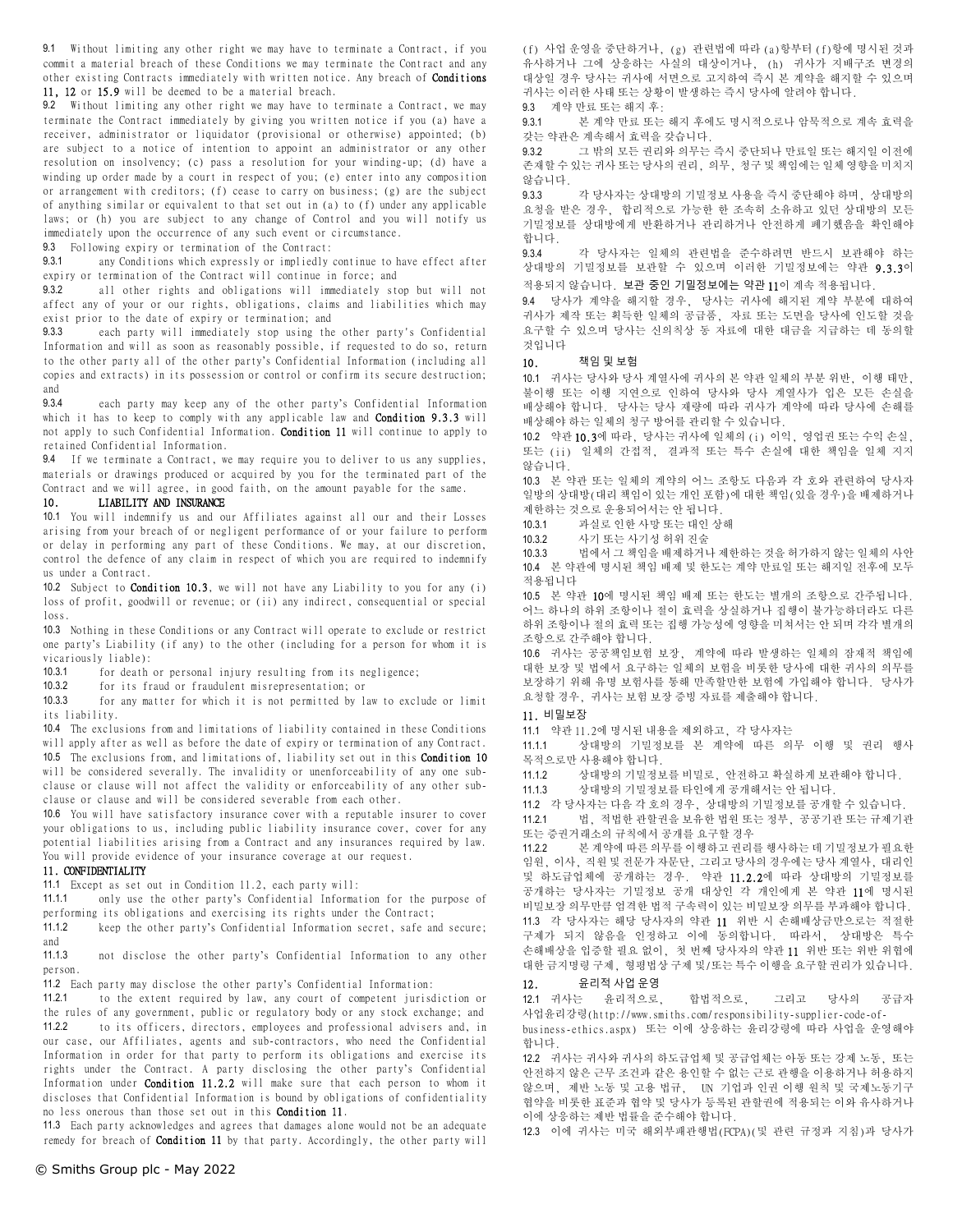be entitled, without having to prove special damages, to injunctive relief, equitable relief and/or specific performance for any breach or threatened breach of Condition 11 by the first party.

#### 12. ETHICAL CONDUCT

12.1 You will conduct your business ethically and lawfully and in accordance with our Supplier Code of Business Ethics (http://www.smiths.com/responsibilitysupplier-code-of-business-ethics.aspx) or an equivalent code of ethics.

12.2 You represent and warrant that you and your subcontractors and suppliers do not use or permit unacceptable labour practices, such as child or forced labour, or unsafe working conditions and comply with all applicable labour and employment laws, regulations, standards and conventions, including the UN's Guiding Principles on Business & Human Rights and the International Labor Organization's Conventions and any similar or equivalent laws applying in the jurisdiction in which we are registered.

12.3 You hereby acknowledge that you are aware of, and agree to comply with all applicable anti-bribery and anti-corruption laws, including but not limited to the Foreign Corrupt Practices Act (FCPA) (and related regulation and guidance) and any similar or equivalent laws applying in the jurisdiction in which we are registered.

12.4 You represent and warrant that you only supply minerals to us and our Affiliates from sources that do not (i) contribute to conflict; and/or (ii) benefit or finance armed groups in the Democratic Republic of Congo or any adjoining country. You have adopted, and require your suppliers of minerals to adopt, conflict mineral policies and management systems.

12.5 You will permit us, and any person nominated by us, to have such access to your premises, personnel, systems, books and records as we may require to verify your compliance with this **Condition 12**. We also reserve the right to inquire and investigate your conduct to satisfy ourself of your compliance with this Condition 12 and to discontinue a business relationship with you if you or any of your officers, directors or employees is found to have breached any part of this Condition 12.

12.6 We are required to demonstrate that our products and our use of certain materials comply with laws and regulations (including environmental laws and regulations) and international standards. You will promptly provide us with information and declarations that we may reasonably request to enable us to comply with all applicable laws, regulations and standards, including but not limited to IEC 62474 – Material Declaration for Product of and for the Electrotechnical Industry.

### 13. NOTICE

13.1 Notices and other communications provided for the purposes of a Contract will be in writing, and delivered by courier or by hand to the relevant party's address as specified on the Order (or such other address which is notified to the other party in writing from time to time), in the case of a notice to us, marked for the attention of such person as we specify.

### 14. EXPORT / IMPORT / ECONOMIC SANCTIONS CONTROLS

14.1 You agree to comply with all applicable export controls and import and economic sanctions laws and regulations, including those of your country of incorporation, from where the Goods will be supplied, where the Goods will be received and any other relevant jurisdiction. You will also obtain, as required, and comply with all applicable government authorizations and their provisos in supplying the Goods. Without limiting the foregoing, you will not transfer any export controlled item, data or services provided by us in relation to the Contract, to include transfer to any persons, including those persons employed by or associated with, or under contract to you or you lower-tier suppliers, without the authority of an applicable licence, exemption or exception.

14.2 You will provide to us all information necessary to support any regulatory or government authorization requirements we have regarding the Goods.

14.3 You will indemnify us and our Affiliates for all Losses arising out of any breach by you of this Clause 14.

### 15. GENERAL

15.1 The Contract constitutes the entire agreement between the parties and supersedes any prior agreement or arrangement in respect of its subject matter and, subject to Condition 10.3, neither party has entered into the Contract in reliance upon, and it will have no remedy in respect of, any misrepresentation, representation or statement (whether made by the other party or any other person and whether made by the first party or any other person) which is not expressly set out in the Contract.

15.2 A party's delay in exercising, partial exercising or failure to exercise a right or remedy under the Contract will not constitute a waiver of, or prevent or restrict future exercise of, that or any other right or remedy. A waiver of any right, remedy, breach or default will only be valid if it is in writing and signed by the party giving it.

15.3 If any term of the Contract is found by any court or body or authority of competent jurisdiction to be illegal, unlawful, void or unenforceable, such term will be deemed to be severed from the Contract and this will not affect the remainder of the Contract which will continue in full force and effect.

15.4 Except to the extent otherwise specified in these Conditions, variations to the Contract must be agreed in writing and signed by both parties.

15.5 No partnership, agency or joint venture between the parties will be created

등록된 관할권에 적용되는 이와 유사하거나 이에 상응하는 제반 법률을 포하하되 이에 국한되지 않는, 제반 관련 뇌물수수금지법 및 부패방지법을 인지하고 있음을 인정하며, 이러한 제반 법률을 준수하는 데 동의합니다.

12.4 귀사는 당사와 당사 계열사에 (i) 분쟁의 원인이 되지 않고/않거나 (ii) 콩고민주공화국이나 인접 국가의 무장 단체에 이익이 되거나 이들 단체에 자금을 지원하지 않는 광물원의 광물만 공급함을 진술하고 보증합니다 귀사는 분쟁지역 광물 정책 및 관리 시스템을 채택하였으며, 귀사의 공급업체들에게도 이를 채택할 것을 요구해야 합니다.

12.5 귀사는 당사 및 당사가 지명한 개인이 귀사가 본 약관 12를 준수하는지 확인하는 데 필요할 수 있는 귀사의 사업장, 직원, 제도, 장부 및 기록에 접근할 수 있도록 허가해야 합니다. 또한 당사는 귀사가 본 약관 12를 만족스러울 정도로 준수하고 귀사 또는 귀사의 임원, 이사 또는 직원 중 누구든 본 약관 12의 어느 부분이든 위반한 것으로 밝혀질 경우 귀사와의 사업 관계를 중단하기 위해 귀사의 사업 운영에 대해 질의하고 조사할 권리도 보유합니다.

12.6 당사는 당사의 제품과 특정 재료의 사용이 법률과 규정(환경 법규 포함) 및 국제 표준을 준수함을 입증해야 합니다. 귀사는 당사가 IEC 62474 – 전기전자제품 및 전기기술 산업의 물질 선언 (Material Declaration for Product of and for the Electrotechnical Industry)을 포함하되 이에 국한되지 않는 모든 관련 법률, 규정 및 표준을 준수할 수 있도록 합리적으로 요청할 수 있는 정보 및 선언을 즉시 당사에 제공해야 합니다.

## 13. 고지

13.1 계약 목적상 제공되는 고지 및 기타 통신문은 서면으로 작성하여, 택배사 또는 직접 발주서에 명시된 관련 당사자의 주소(또는 때때로 상대방에게 서면으로 고지하는 다른 주소)로 전달해야 합니다당사가 지정한 자를 수신인으로 표시해야 합니다.

### 14. 수출 / 수입 / 경제 제재 통제

14.1 귀사는 귀사가 법인을 설립한 국가를 포함하여, 물품 공급 출발지인 국가와 물품 수령 목적지인 국가 및 그 밖의 모든 유관 관할권의 제반 관련 수출통제 및 수입 및 경제 제재 법규를 준수하는 데 동의합니다. 또한 물품 공급에 관한 모든 관련 정부 허가를 받고 필요할 경우, 모든 허가와 규정을 준수해야 합니다. 전술한 내용을 제한하지 않고, 귀사는 관련 라이선스, 면제 또는 예외 권한 없이 당사가 계약과 관련하여 제공하는 수출 통제 대상 품목, 데이터 또는 서비스를 귀사가 고용하였거나 귀사와 관련이 있는 자, 또는 귀사 또는 귀사 보다 낮은 위치의 공급업체와 계약을 체결한 자에게 양도해서는 안 됩니다.

14.2 귀사는 당사가 물품 관련 일체의 규제 또는 정부 허가 요건을 갖추고 있음을 증빙하는 데 필요한 모든 정보를 당사에 제출해야 합니다.

14.3 귀사는 귀사가 본 14절을 위반할 경우 그로 인해 발생하는 모든 손실에 대해 당사와 당사 계열사에게 손해를 배상해야 합니다.

### 15. 일반

15.1 본 계약은 당사자들 간의 포괄 계약이며 본 계약의 주제 사안에 관한 이전의 모든 계약이나 약정을 대체합니다.또한, 약관 10.3에 의거하여, 어느 당사자도 본 계약에 명시적으로 명시되어 있지 않은 일체의 허위 진술, 진술 또는 성명(그 주체가 상대방이나 다른 개인인지 여부 및 제1 당사자나 다른 개인인지 여부는 무관)을 근거로 계약을 체결하지 않았으며, 이러한 허위 진술, 진술 또는 성명 관련해서는 어떤 구제책도 행사할 수 없습니다.

15.2 당사자들이 본 계약에 따른 권리나 구제 행사를 지연하거나, 부분적으로 행사하거나, 전혀 행사하지 않더라도 다른 일체의 권리 또는 구제를 포기하는 것이 되거나, 추후 그 행사를 금지하거나 제한해서는 안 됩니다. 권리, 구제, 위반 또는 불이행 포기는 해당 당사자가 서면으로 작성하여 서명하는 경우에만 효력을 갖습니다.

15.3 유효한 관할권을 보유한 일체의 법원 또는 기관 또는 당국이 본 계약의 어느 조항을 불법, 비합법, 무효 또는 집행 불능인 것으로 판결할 경우, 해당 조항은 계약과는 별개의 조항으로 간주해야 하며 이 조항이 계속해서 전적인 효력을 갖게 될 계약의 나머지 조항에 영향을 미쳐서는 안 됩니다.

15.4 본 약관에 달리 명시되어 있는 경우를 제외하고, 계약서 변경은 반드시 양 당사자가 서면으로 합의하여 서명해야 합니다.

15.5 본 계약은 당사자들 간의 제휴관계, 대리인 또는 합작법인 관계를 성립하지 않습니다.

15.6 각 당사자는 독립 계약자이며 다른 개인의 대리인으로서 또는 다른 개인의 이익을 위해서가 아니라 계약 주체로서 본 계약을 체결합니다.

15.7 당사 및 당사의 각 계열사는 자체 권한으로 해당 계열사가 수혜를 받는 일체의 계약 조건을 집행할 권리가 있습니다.

15.8 약관 15.7의 규정을 제외하고, 당사자들은 계약 당사자가 아닌 자는 본 계약의 어느 조항도 집행할 수 없게 한다는 취지입니다.

15.9 귀사는 어떤 식으로든 일체의 개인이나 거래를 위하여 본 계약에 따른 귀사의 권리를 양도하거나, 이전하거나, 부과하거나, 수탁하거나 본 계약에 따른 귀하의 의무 일체를 하도급 줄 수 없습니다 당사는 당사 계열사에 계약을 양도할 수 있습니다.

#### 16. 준거법 및 관할권

16.1 본 계약 및 본 계약과 관련하여 발생하는 일체의 비계약상 의무는 당사가 등록되어 있거나 법인을 설립한 관할권의 법률로 규준합니다 이러한 관할권의 법원(및 해당할 경우, 당사가 등록된 지역의 해당 관할권)은 본 계약과 관련하여 발생하는 일체의 분쟁을 판정할 독점 관할권을 갖습니다.